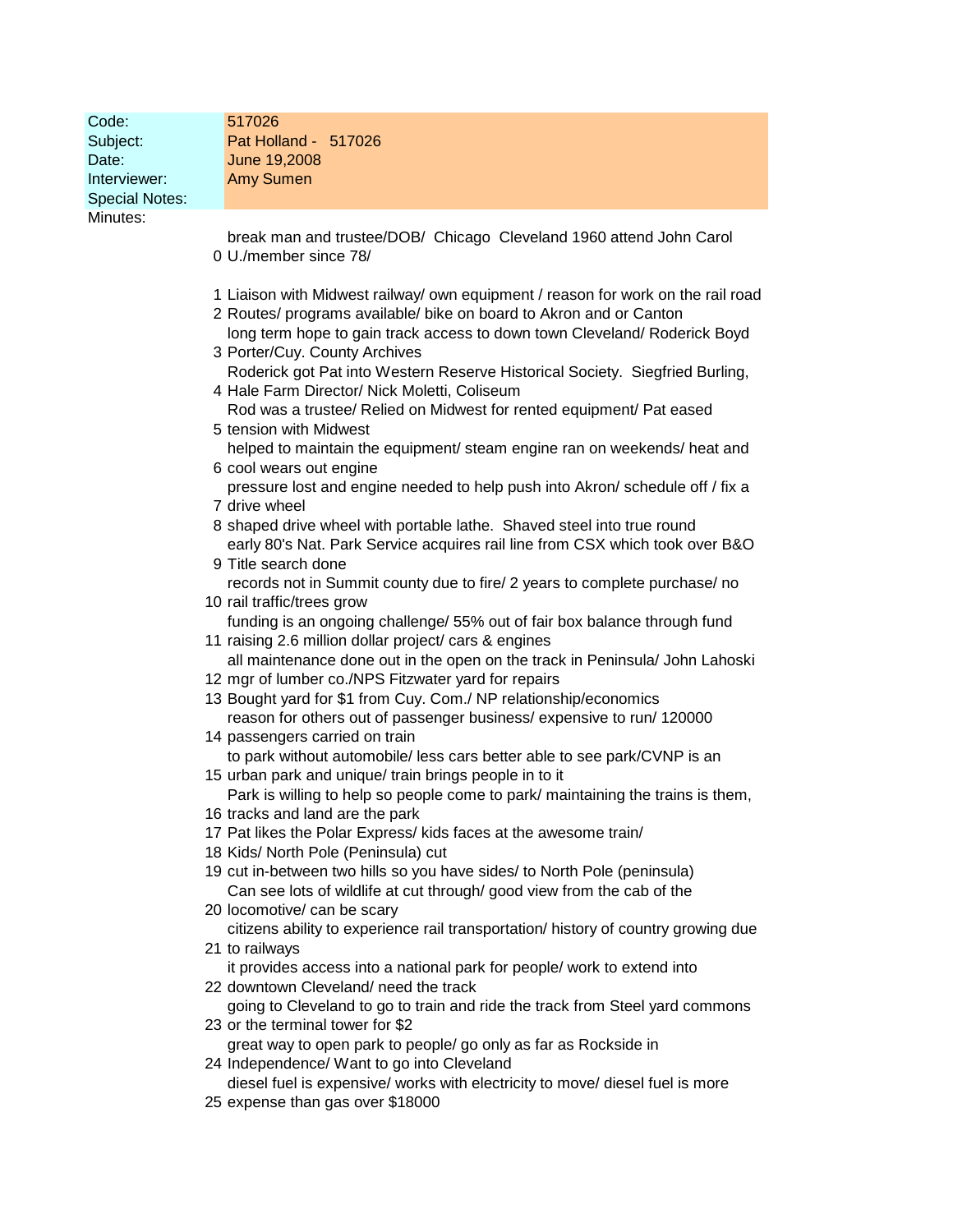liability? / Train is a form of public transportation/freight does not want passengers for

 good track, 10 mph CSX said they want big insurance to cover/ top speed is 25 mph/ when not

 build public and political support more dangerous for someone on the ground/ intrical dealing with the railroad/

 each other/ single track with more than one train/ trains never come within a half mile of

- met lots of nice people/ huge number of volunteers/ all types of people
- trains draw people/ pleasant surprise/
- members/ committees/ 25 full time employees/ hand full of part time, mostly engineers/ board
- wealth, wisdom, and work and they contribute one or more to the project/
- pres. Ceo, others who work…
- full time maintenance crew/ dispatcher/ three conductors
- conductor is in charge/ trainman; car attendant are volunteer/training courses
- rail equipment is very expensive / day job waist mgmt.

 truck, gas cost. Look at rail haul Cuy. Exports waist out of county/ one pub. Op. landfill/ transport waist by

- are favorable/ Ohio op. detail/ CSX does comm. For 1 ton of material 420 miles on one gal of fuel/ op costs
- never used/ railroad will grow/ become more user friendly/ acquired a dome car that was

B&O had height limit so short cars made/ car is being refitted and fixed/

- transport to Cuy. Valley
	- Historical B&O car on the track/ premium seating car/ blue harin in trees and
- Eagles/
- Eagles tend the eggs so train is quiet/
- provide dinner train pilot run/
- train riding experience in Scotland/ pleasant way to travel/ two near term projects/ café cars bought/ 50's vintage equipment/ steam is
- too expensive can environment
- soot and air pollution would be bad/ St. Lucy sound with rounded nose
- Fegler line/ partner of J. D. Rockafeller/ Charlie Pratt
- Eastern Seaboard to Miami to Florida Keys/
- 1934 Hurricane took out railway connecting Fl Keys/
- St. Lucy car restored/ four state rooms with shower, kit. …

 Valley RR Fegler wrote car off/ used as business car/ car in corp. name/ auction to Cuy.

handicap car/ removable seats/

scenic railroads/ connect major cities/ grow and fine tune it / Historic

- preservation
- 27 bridges/ cross the Cuyahoga river many times/ see wildlife and people/ water management/ building and runoff damage/ major flooding in southern
- end/ erosion under tracks management of growth/ maintain buffer zone and green part of park/ Dep.
- Director federal budget money to highways emergency funding for roads into service after disaster/ got back into op. after
- flood
- wildlife good and bad in park seen from train/ great view from engine